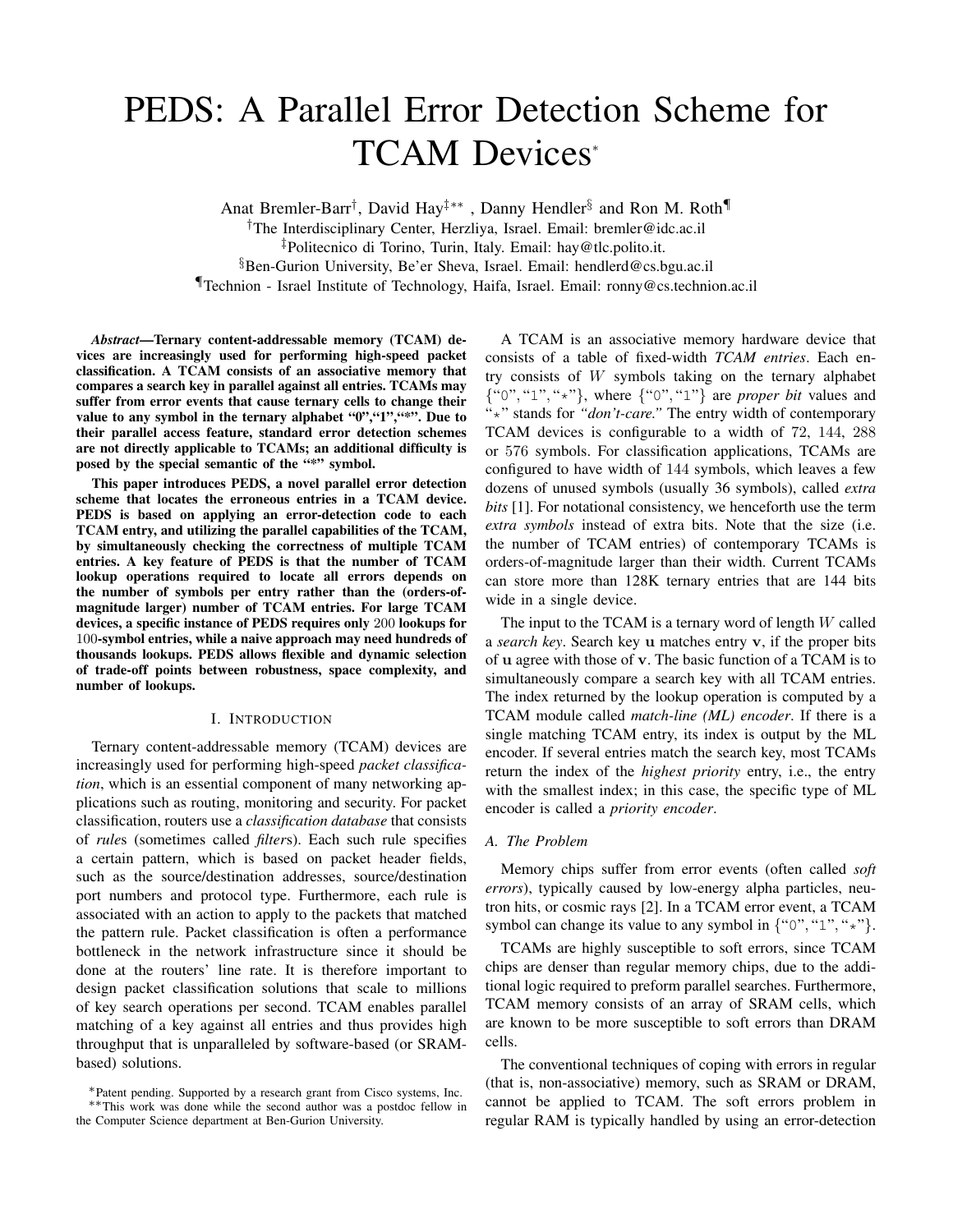or error-correction code (ECC). An ECC check is applied to a memory word *upon access*, which implies that only a single ECC check circuit is required. This single circuit is sufficient since, in non-associative memory, the input to the memory device is an address and the output is the value stored at that address. Therefore, checking memory words just before they are accessed will capture all errors detectable by the ECC.

This is no longer true for TCAM devices, however, due to their parallel access feature. Recall that the input for the TCAM is a search key and the output is the highest priority entry that matches the search key, where all the entries are checked in parallel. Thus, a TCAM introduces new types of errors: an error in a TCAM entry may result either in an entry rejecting a search key, even though it should have been matched with it (*false miss*), or result in an entry matching a search key, even though it should not have been matched with it (*false hit*). When more than one match is possible, a false miss in a high-priority entry may result in matching a lower-priority entry that should not have been matched. We call this kind of errors an *indirect false hit*. Thus, a false miss may cause an indirect false hit.

To better understand these types of error, consider the toy example depicted in Figure 1, which shows a TCAM database of width 4, consisting of 3 entries, before and after a soft error hits the third symbol of the first entry. When a lookup operation is applied to the error-hit TCAM with search key "1100", there are no matches, whereas the correct output should have been 1 (the index of the first matching entry). This is an instance of a *false miss*. A conventional ECC mechanism cannot be used to detect such an error, since all entries are compared with the search key in parallel (and none is matched), hence the only way of finding that the output is erroneous is to apply an ECC check to *all entries*. Next, consider a lookup operation with search key "1111". Here, the output of the TCAM is 1 instead of 2. This is an instance of a (direct) *false hit*. False hits are the only type of errors in which an ECC check of the matched entry can identify the error. Finally, consider a lookup operation with search key "1101". In this case, the TCAM outputs 3 instead of 1. This is an instance of an *indirect false hit*, since the wrong entry is hit (matched) due to an error that causes a miss on a higherpriority entry. In this case, performing an ECC check on the matched entry will not identify the error. Note that false hit and and false miss events also occur in *binary* CAM, where the bits are only "0" or "1" values. ENCEMENT IN COLUMBER (2) The scheme for the same of the scheme for the same of the scheme for the parallel in the scheme for the same of the parallel in the scheme for the parallel in the parallel in the parallel in the p

Matching a search key with the wrong entry can have significant adverse effect on the classification process, since different entries have different actions associated with them. As an example, such an error may cause packets that should be dropped due to security reasons to be erroneously forwarded.

#### *B. Our results*

In this paper, we present *PEDS*, a novel parallel error de-

| $110*$    | 111'      |
|-----------|-----------|
| $1 * 1 *$ | $1 * 1 *$ |
| 1101      | 1101      |
|           |           |

Fig. 1. TCAM memory with W=4, before (a) and after (b) an error event.

matching capability inherent to TCAM devices and requires only minor hardware changes, less than any prior art TCAM error detection schemes that we are aware of. The key idea of the scheme is that of applying a sequence of TCAM searches for a predetermined set of search keys, and analyzing their results. The number of lookups required by PEDS for checking all entries depends linearly on the entry width, rather than on the orders-of-magnitude larger number of TCAM entries. For example, a specific instance of PEDS requires only 200 lookups for 100-symbol entries, using a single extra symbol per entry, while the number of entries is usually more than 128K.

PEDS lookup operations do not have be to consecutive and can be performed lazily during idle TCAM cycles. As an example, in a TCAM that can perform 100 million searches per second (MSPS) (e.g., [3]) which is 99% loaded, PEDS needs only 0.2 milliseconds to detect all errors, using the scheme we describe in Section V.

For error correction, an application can maintain a copy of the TCAM database in DRAM. When an erroneous TCAM entry is identified by PEDS, the application can correct it by copying the correct value from DRAM.

We evaluate the cost and performance of our scheme according to the following four performance metrics:

- 1) Resilience: the number of errors per TCAM entry that our scheme can detect.
- 2) Space: the number of check symbols per entry that are required.
- 3) Time: the number of TCAM lookup operations required to check all entries.
- 4) Hardware changes: the number (per entry) of additional logical gates and registers (flip flops) that are required for our scheme.

PEDS can use the extra symbols typically available in TCAM entries as check symbols for increased resilience and/or decreased time complexity. PEDS is unique in that it allows a dynamic selection of trade-off points between the above four criteria according to application requirements.

The rest of this paper is organized as follows: In Section II we provide an overview of related work. Section III describes the key ideas behind PEDS and its architecture. In Sections IV and V we describe two specific instances of PEDS that result in different performance trade-offs. Practical considerations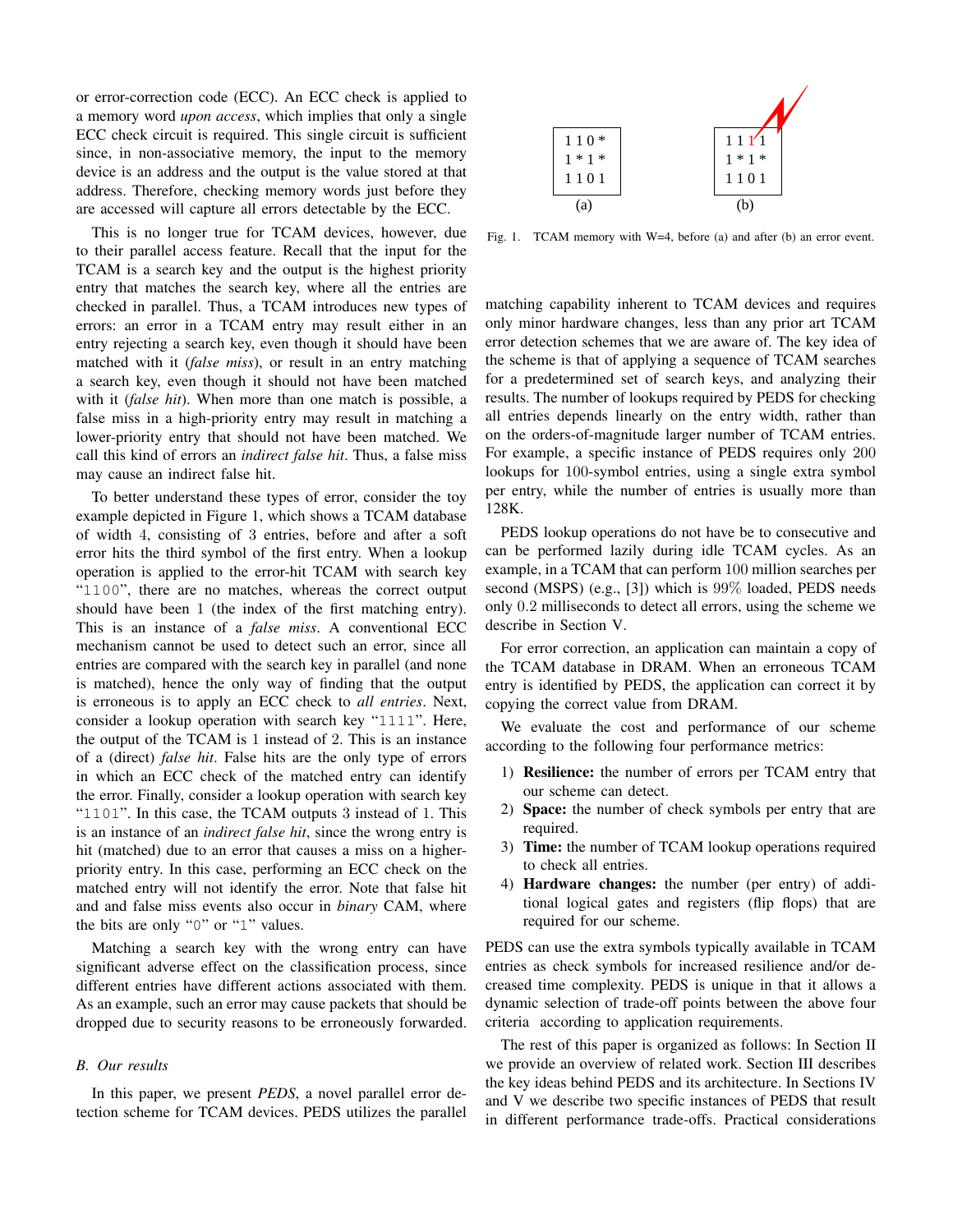and concluding remarks are given in Sections VI and VII, respectively. The full version of this paper [4] also presents a proof establishing that it is impossible to construct TCAM error correcting codes based on the TCMA's regular matching functionality: the addition of error detection hardware is unavoidable.

# II. RELATED WORK

State of the art TCAM devices contain additional perentry state to store error detection symbols. Dedicated TCAM circuitry periodically reads TCAM entries one by one to verify correctness. A disadvantage of this simple scheme is that the time to identify an error grows linearly in the number of TCAM *entries* (as opposed to our scheme, where this time grows linearly only in the *width* of TCAM entries). This is problematic since the elapsed time in between two checks of the same entry could be too long compared to the rate with which errors may occur. In other words, multiple lookup operations may return erroneous values before an error is detected and fixed, which may be unacceptable for some applications. Moreover, contemporary TCAM devices use at least  $W - 1$  XOR gates and one register per entry for storing error detection symbols. As we show, PEDS can make due with just a single XOR gate and a single register-bit per entry, which results in smaller die size. If extra symbols are available, they can be used by PEDS for improved resiliency.

Prior art suggests several additional methods of coping with TCAM errors. All these methods focus on reducing the errors rate rather than on faster error detection/correction. Moreover, they require much more significant changes to TCAM hardware than PEDS. Roughly speaking, while prior art techniques are mostly chip-design solutions, PEDS is more of an algorithmic technique.

Noda *et al.* [5] describe a TCAM design that is based on DRAM cells instead of SRAM cells. DRAM-based TCAM devices can be more robust, since DRAM is less susceptible to soft errors than SRAM. Moreover, since SRAM memory is much faster and consumes less power than DRAM memory, it is not clear whether DRAM-based TCAM has the potential of becoming a viable alternative to SRAM-based TCAM. A different technique based on a similar idea was proposed by Noda *et al.* [6], which use ECC-enhanced embedded DRAM cells *in addition* to SRAM cells. DRAM cell values are continuously copied to the corresponding SRAM cells. This technique results, however, in a significant chip area increase.

Azizi and Najm [7] propose a new family of feedbackenhanced TCAM cells. Their designs exploit the fact that TCAM cells have an invalid state that is never used and make it instable, thus allowing other—legal—states to become more stable and, by that, decreasing the likelihood of soft errors. Their simulation results indicate that this technique can reduce error rates by up to *40%* at the cost of a significant increase in area size.

We also mention the work of Pagiamtzis *et al.* [8], which applies to (binary) CAMs. They propose a design that uses



Fig. 2. High-level PEDS architecture. For presentation simplicity, clauses are shown to consist of consecutive symbols. As explained in Section III-B, symbols are actually interleaved across clauses.

coding guaranteeing that every two entries will differ in at least a prescribed number of positions (that number is 4 in the example that they provide). In addition, they modify the match line sensing scheme so that it signals a match even when the search key and the entry disagree on one position. Their scheme requires adding 9 parity symbols per each 72 cell CAM entry and modifying the match-line sensing scheme. Their scheme does not correct the error-hit symbols back to their original state and an additional mechanism is required for that.

In contrast with all prior art, our technique allows fast detection of all erroneous entries and requires significantly less hardware changes to be applied TCAM hardware. Prior art algorithms use extra symbols for improving the space efficiency of packet classification and intrusion detection applications [9]–[13]. To the best of our knowledge, our work is the first that can use available extra symbols for TCAM error detection. This allows greater robustness and/or faster error detection without incurring additional hardware cost.

# III. PARALLEL ERROR DETECTION SCHEME

In this section we explain the basic Parallel Error Detection Scheme (PEDS). First, we explain, in Section III-A, the basic idea underlying PEDS, using a simple example. Then, the general framework is presented in Section III-B.

# *A. Basic Idea Underlying PEDS*

We start by demonstrating our scheme using a very simple example. Note that this example is used only for demonstration purposes since it employs a very large number of extra symbols and therefore cannot be implemented in practice.

Suppose that for each entry of width  $W$ , we add  $W$  extra symbols such that each original symbols is duplicated. Let the j*-th pair of symbols* denote the original j-th symbol and its duplication. For example, the entry " $0*10$ " will be coded as " $00**1100$ ", and "\*\*" is the second pair of symbols. In this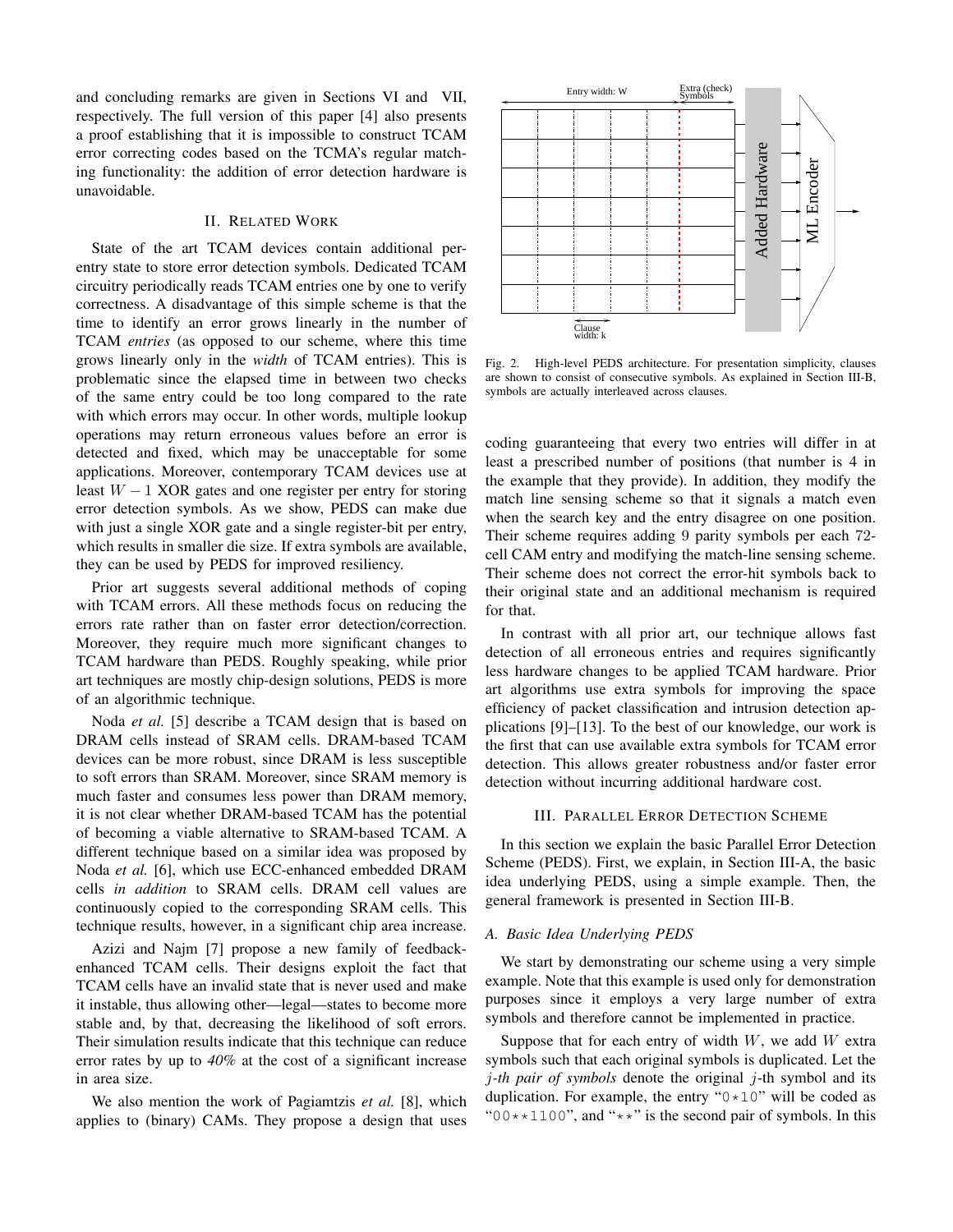case, if we assume that only one error can occur in each pair of symbols, the entry is correct if and only if the symbols in each pair are equal.

We will check the correctness of the entries, by iteratively for each  $j$ , checking the correctness of the  $j$ -th pair simultaneously for all entries. This is done by applying two search keys

$$
\left(*^{2(j-1)}\right)
$$
 01  $\left(*^{2W-2j}\right)$  and  $\left(*^{2(j-1)}\right)$  10  $\left(*^{2W-2j}\right)$ ,

for every  $i \in \{1, \ldots, W\}$ .

If neither of the search keys match the entry, it is correct since the  $i$ -th pair is either 00 or 11. If both search keys match the entry, it is also correct since the j-th pair is  $**$ . On the other hand, if only one search key matches the entry On the other hand, if only one search key matches the entry<br>it must be incorrect: if only  $(x^{2(j-1)})$  01  $(x^{2W-2j})$  matches the entry, the *j*-th pair is either 01, 0\*, or \*1; If only \* 2(j−1)¢ <sup>10</sup> ¡ \* 2W−2j matches the entry, the j-th pair is either 10,  $1*,$  or  $*0$ .

The resilience of the code is  $W$  errors with the restriction that no two errors can be made in the same pair. The code requires W extra symbols per entry, and the time to detect all errors is  $2W$  searches. In addition, in order to distinguish between odd and even number of matches, only a mod-2 counter should be added at the end of each match-line.

Note that PEDS uses search keys that contain  $\star$  symbols; this is supported by TCAM devices [14].

# *B. PEDS architecture*

This section describes the high-level architecture of PEDS, which is illustrated in Figure 2. Each entry of size  $W$  is partitioned into  $k$ -symbol clauses such that the  $i$ -th clause contains all the symbols whose indices modulo  $k$  equal  $i$ . This strategy—of interleaving the symbols across clauses addresses cases where the error events at adjacent symbols may be statistically dependent.

For each such clause, we compute check symbols according to a prescribed error-detection code over the ternary alphabet and store them in the extra symbols positions. In most of the examples that we present in this paper, the code requires only a single check symbol per clause, but generalizations to other error-detection codes are also possible, as described in Section IV. To detect errors, we check each of the  $W/k$ clauses (in conjunction with its check symbols) separately *but concurrently for all entries*—against a predetermined set of search keys. Our predetermined set of search keys has the the following property: An entry is error free if and only if the number of search keys that match it is in a predetermined set T. A hardware-based mechanism counts the number of matches per entry and determines whether it belongs to T. This mechanism is the only hardware change required for our proposed scheme and can be implemented between the cell array of the TCAM and its ML priority encoder, as depicted in Figure 2.



Fig. 3. Hardware change required for implementing the fast detection scheme described in Section IV. ⊕ denotes a XOR gate.

In Section IV, we fix  $T$  to be the set of even integers, thus an entry is error free if and only if the number of keys that match it is even. This, in turn, requires adding a mod-2 counter between each match line and the ML priority encoder. With this hardware change, our scheme presents a trade-off between its resilience, the number of extra symbols it requires, and the time it takes to check all entries. We show that as the resilience increases, the time for checking all entries decreases but more extra symbols are needed.

Section V presents another scheme, where  $T$  is the set of the integer multiples of 3. This results in a faster error detection scheme albeit with higher hardware complexity: ternary mod-3 adders (rather than binary mod-2 counters) should be implemented at the end of each match-line.

#### IV. PEDS WITH MOD-2 COUNTERS

In this section, we present a scheme which locates the erroneous entries in a TCAM by performing error detection in parallel across all entries. Our scheme requires only a minor hardware change: adding a *mod-2 counter* (that is, a XOR gate and a single-bit flip flop) at the end of each match line. This hardware change is shown in Figure 3. The simple example which was presented in Section III-A can be seen as a special case of the scheme we present here.

Our coding scheme is highly configurable and it introduces a trade-off between its error resilience, the number of check (redundancy) symbols it requires, and the time it takes to identify all the entries of the TCAM that are erroneous. The operation point on the curve that relates these parameters can be decided upon after the deployment of the TCAM device.

#### *A. Encoding the contents of the TCAM*

To facilitate the presentation and the analysis in the sequel, we will regard the three symbols " $0$ ", "1", and " $*$ " as elements of the finite field of three elements,  $GF(3)$ . This field, which we denote hereafter by  $\mathbb{F}$ , consists of the three elements  $+1$ , −1, and 0, with addition and multiplication taken modulo 3. We will use the following mapping between TCAM symbols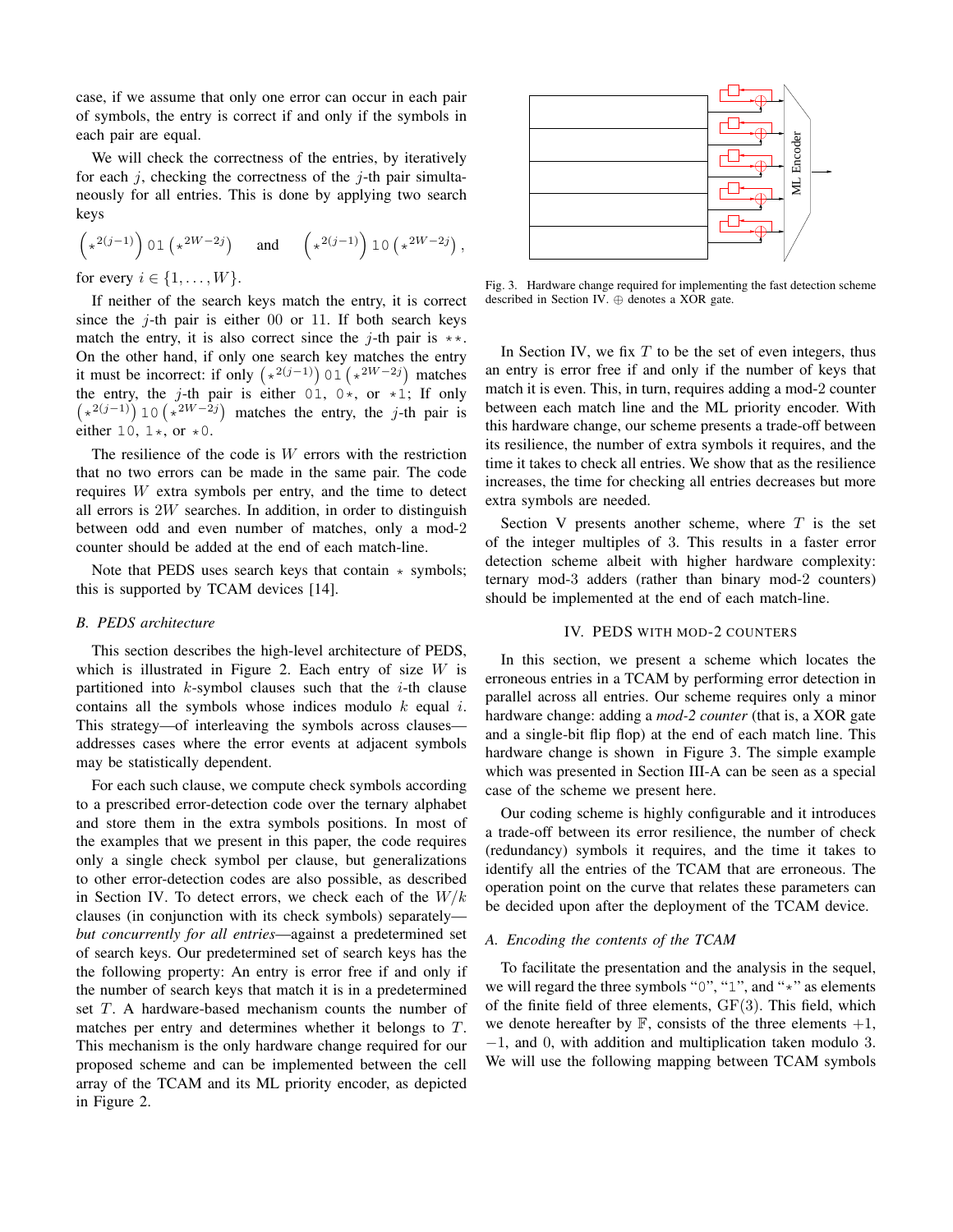and elements of F:

$$
\begin{array}{rcl}\n\text{``}\star"\ &\longleftrightarrow& 0\\
\text{``0''} & \longleftrightarrow& +1\\
\text{``1''} & \longleftrightarrow& -1\,. \n\end{array}
$$

Under this mapping, each word of a given length  $\ell$  over  $\{``0", "1", "*"\}$  will be is seen as a row vector in  $\mathbb{F}^{\ell}$ . When no confusion arises, we will interchangeably use both symbol sets—{"0", "1", "\*"} and  $\{+1, -1, 0\}$ —to denote the element set of F.

Suppose that the designed raw width of the TCAM is  $W$ , namely, each TCAM entry is to be able to store W symbols. We refer to these symbols as the W *information symbols*. To allow for error detection within a TCAM entry, each entry will be extended into  $W'$  ( $> W$ ) symbols by adding check symbols, in a manner that is described next.

We fix a parameter  $k$  which, for the sake of simplicity, is assumed to divide  $W$ , and sub-divide the  $W$  information symbols in an entry into non-overlapping clauses of length  $k$ . We also fix some *linear*  $[n, k, d]$  *code*  $C$  over  $\mathbb{F}$ . Namely,  $C$  is a set of  $3^k$  vectors (referred to as *codewords*) of length n over  $\mathbb F$ that form a linear space over  $\mathbb{F}$ , and the minimum (Hamming) distance between any two distinct codewords in  $C$  is  $d$ : every two codewords in  $C$  differ in at least  $d$  positions (and there are two codewords that differ in exactly d positions). An *encoder* for C is any one-to-one mapping from  $\mathbb{F}^k$  into C and, without real loss of generality of  $C$ , we can assume that the encoding of a vector  $\mathbf{u} \in \mathbb{F}^k$  is carried out by appending  $n-k$  check symbols to u, thereby forming the respective image codeword in C. The value n−k is called the *redundancy* of C. Since the code  $C$  has minimum distance  $d$ , we can detect any pattern of less than  $d$  errors that occur in codewords of  $C$ , including changes to and from "\*" (the latter being represented by the element  $0$  of  $\mathbb{F}$ ).

Turning to our TCAM, in every entry, we encode each  $k$ symbol clause into an n-symbol *block*, such that each block is a codeword of C. We then concatenate the resulting  $W/k$ blocks to form an entry of the TCAM of length  $W' = nW/k$ . The simple example which was presented in Section III-A is a special case obtained when  $k = 1$ ,  $n = 2$ , and C is the code  $\{(0\ 0), (+1\ +1), (-1\ -1)\}$  (clearly, this code has minimum distance  $d = 2$ ).

#### *B. Analysis*

We next derive several results which will lead to the decoding strategy of locating the erroneous entries in the TCAM, assuming that these entries are encoded as we have just described at the end of Section IV-A.

We start by recalling well known concepts from coding theory. Let C be the linear  $[n, k, d]$  code over  $\mathbb F$  which is used in the encoding process. The linearity of  $\mathcal C$  implies that we can associate with C a *parity-check matrix*, which is an  $r \times n$ matrix H over  $\mathbb F$  with the property that C forms its right kernel, namely: © ª

$$
\mathcal{C} = \{ \mathbf{v} \in \mathbb{F}^n : H\mathbf{v}^T = \mathbf{0} \} ;
$$

here,  $(\cdot)^T$  denotes transposition, the product  $H\mathbf{v}^T$  is carried out over the field  $\mathbb F$  (namely, modulo 3), and 0 stands for the all-zero vector. The number of rows  $r$  must be at least the redundancy  $n-k$ , and equality can be attained when H is selected to have linearly independent rows over  $F$  (there are many parity-check matrices for any given code).

Given such a matrix H with r rows  $\mathbf{h}_1, \mathbf{h}_2, \ldots, \mathbf{h}_r \in \mathbb{F}^n$ and a vector  $\mathbf{v} \in \mathbb{F}^n$ , the *syndrome* **s** is defined as the following column vector in  $\mathbb{F}^r$ :

$$
\mathbf{s} = H\mathbf{v}^T.
$$

Thus,  $s = 0$  if and only if  $v \in C$ . Now, since the minimum distance of C is d, any pattern of less than d errors cannot change one codeword into another. This can be summarized as follows.

*Lemma 1:* Let the k-symbol clauses in the TCAM be encoded into n-symbol blocks such that each block is a codeword of a linear  $[n, k, d]$  code C over F, and let  $\mathbf{h}_1, \mathbf{h}_2, \ldots, \mathbf{h}_r$  be the rows of a parity-check matrix of  $C$ . Suppose that each block is subject to less than  $d$  errors. Then the following two conditions are equivalent for every block v in the TCAM:

(i) v is error-free.

(ii) 
$$
\mathbf{h}_i \mathbf{v}^T = 0
$$
 for every  $i = 1, 2, ..., r$ .

We will use this fact in the sequel. We proceed by introducing several terms which, ultimately, will be used to define the set of search keys with which we will perform our decoding, namely, locating the erroneous entries in the TCAM.

For a row vector  $\mathbf{u} = (u_1 u_2 \dots u_n)$  over  $\mathbb{F}$ , denote by For a row vector  $\mathbf{u} = (u_1 u_2 ... u_n)$  over  $\mathbb{F}$ , denote by  $J(\mathbf{u})$  the support of  $\mathbf{u}: J(\mathbf{u}) = \{j : u_j \neq 0\}$ . Namely  $J(\mathbf{u})$  contains the indexes of the coordinates which are not "\*" in u. Thus, two row vectors  $\mathbf{u} = (u_1 u_2 ... u_n)$  and  $\mathbf{v} = (v_1 v_2 \dots v_n)$  in  $\mathbb{F}^n$  are said to *match* if they are equal on the intersection of their supports, namely,

$$
u_j = v_j
$$
 for every  $j \in J(\mathbf{u}) \cap J(\mathbf{v})$ .

Given a row vector **h** in  $\mathbb{F}^n$  and an element  $b \in \mathbb{F}$ , denote by  $S(h; b)$  the set

$$
\mathcal{S}(\mathbf{h};b) = \left\{ \mathbf{u} \in \mathbb{F}^n \, : \, J(\mathbf{u}) = J(\mathbf{h}) \quad \text{and} \quad \mathbf{h} \cdot \mathbf{u}^T = b \right\}.
$$

Namely,  $S(h; b)$  consists of all vectors in  $\mathbb{F}^n$  that have nonzero coordinates (that is, coordinates which are not " $\star$ ") precisely where h has, and their scalar product with h (in  $F$ ) equals b.

We associate with every vector  $h \in \mathbb{F}^n$  the following set  $\mathcal{L}(\mathbf{h})$ :

$$
\mathcal{L}(\mathbf{h}) = \mathcal{S}(\mathbf{h}; +1) \cup \mathcal{S}(\mathbf{h}; -1) . \tag{1}
$$

Equivalently,  $\mathcal{L}(\mathbf{h})$  consists of all the *n*-prefixes of the vectors in  $\mathcal{S}((\mathbf{h}||+1); 0)$ , where  $(\cdot||\cdot)$  denotes concatenation (note that these n-prefixes are all distinct).

The following lemma determines the size of  $\mathcal{S}(\mathbf{h}; b)$  and, in particular, the parity of the size (whether it is even or odd). It is the parity of the sizes of the sets  $S(h; b)$  which will play a primary role in the decoding process to be presented in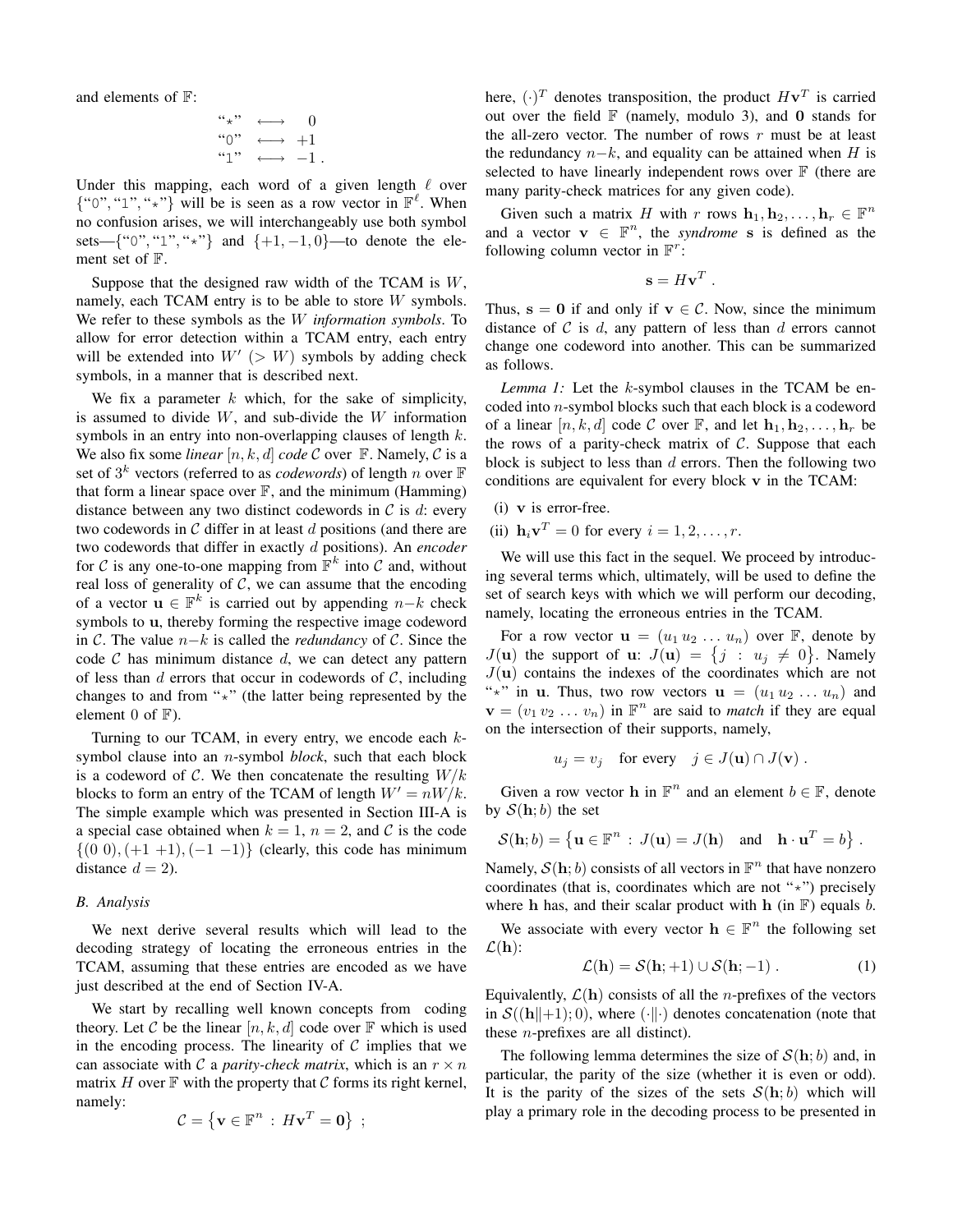Section IV-C. Recall that a Hamming weight of a vector over  $F$  is the number of nonzero coordinates in that vector.

*Lemma 2:* Let h be a nonzero row vector in  $\mathbb{F}^n$  with Hamming weight  $w (> 0)$ . Then:

(a) 
$$
|\mathcal{S}(\mathbf{h};0)| = \frac{2}{3} (2^{w-1} + (-1)^w)
$$
 (which is even).  
\n(b)  $|\mathcal{S}(\mathbf{h}; \pm 1)| = \frac{1}{3} (2^w - (-1)^w)$  (which is odd).

*Proof:* The proof is by induction on w, where the induction base  $(w = 1)$  is easy to verify. As for the induction step, suppose without real loss of generality that the last coordinate in h is nonzero, and write  $\mathbf{h} = (\mathbf{h}' || \pm 1)$ , where the Hamming weight of  $h'$  is  $w-1$  (> 0). We have

$$
\mathcal{S}(\mathbf{h};0) = \bigcup_{b \in \{+1,-1\}} \left\{ (\mathbf{u} \|\pm b) \, : \, \mathbf{u} \in \mathcal{S}(\mathbf{h}';-b) \right\}
$$

(where the sign is determined by the last coordinate in h). Therefore,

$$
|\mathcal{S}(\mathbf{h};0)| = |\mathcal{S}(\mathbf{h}';+1)| + |\mathcal{S}(\mathbf{h}';-1)|
$$
  
=  $2 \cdot \frac{1}{3} (2^{w-1} - (-1)^{w-1})$   
=  $\frac{2}{3} (2^{w-1} + (-1)^w)$ ,

where the second equality follows from the induction hypothesis.

As for  $S(h; \pm 1)$ , by symmetry we have  $|S(h; \pm 1)|$  =  $|\mathcal{S}(\mathbf{h}; -1)|$  and, so,

$$
|\mathcal{S}(\mathbf{h};0)| + 2|\mathcal{S}(\mathbf{h};\pm 1)| = \sum_{b \in \mathbb{F}} |\mathcal{S}(\mathbf{h};b)| = 2^w.
$$

Hence,

$$
|\mathcal{S}(\mathbf{h}; \pm 1)| = 2^{w-1} - \frac{1}{2} |\mathcal{S}(\mathbf{h}; 0)| = \frac{1}{3} (2^w - (-1)^w) ,
$$

as claimed.

We use Lemma 2 to prove the following theorem.

*Theorem 3:* Let **h** and **v** be row vectors in  $\mathbb{F}^n$  where **h** is nonzero. The following two conditions are equivalent:

(i)  $\mathbf{h} \cdot \mathbf{v}^T = 0$ .

(ii) The number of vectors in  $\mathcal{L}(\mathbf{h})$  that match v is even.

*Proof:* Let w be the Hamming weight of v, and write  $b = \mathbf{h} \cdot \mathbf{v}^T \ (\in \mathbb{F})$ . By possibly permuting (simultaneously) the coordinates of  $h$  and  $v$ , we can assume that the nonzero coordinates of  $\bf{v}$  occupy its first  $w$  positions. Write

$$
(\mathbf{h}\Vert+1)=(\mathbf{h}'\Vert\mathbf{h}'')\quad\text{and}\quad (\mathbf{v}\Vert0)=(\mathbf{v}'\Vert\mathbf{v}'')\ ,
$$

where  $\mathbf{h}'$  (respectively,  $\mathbf{v}'$ ) denotes the w-prefix of  $\mathbf{h}$  (respectively, **v**); notice that  $\mathbf{v}' \in \mathcal{S}(\mathbf{h}'; b)$ . Now, the vectors in  $\mathcal{L}(\mathbf{h})$ that match v are the *n*-prefixes of the vectors in  $\mathcal{S}((\mathbf{h}||+1); 0)$ that match  $(v||0)$ . The latter vectors, in turn, take the form  $(v'|y)$ , where y ranges over all the vectors in  $\mathcal{S}(h''; -b)$ . The result now follows from Lemma 2.

# Algorithm 1 Algorithm for locating the erroneous entries

|    | 1: for $j \leftarrow 1$ to $W/k$ do                                                |
|----|------------------------------------------------------------------------------------|
| 2: | for $i \leftarrow 1$ to r do                                                       |
| 3: | Reset all mod-2 counters                                                           |
| 4: | for all $a \in \mathcal{L}(h_i)$ do                                                |
| 5: | Apply search key $x \cdot x \cdot \cdot x \cdot A \cdot x \cdot x \cdot A \cdot x$ |
|    | $\times n(j-1) \times (W'-nj)$                                                     |
|    | $\triangleright$ where $W' = nW/k$                                                 |
| 6: | Apply a clock pulse to all mod-2 counters                                          |
| 7: | end for                                                                            |
| 8: | Flag as erroneous all TCAM entries whose match lines                               |
|    | feed "1" to the priority encoder                                                   |
| 9: | end for                                                                            |
|    | 10: end for                                                                        |

Combining Theorem 3 with Lemma 1 leads to the following theorem, which is the main result of this section.

*Theorem 4:* Let the k-symbol clauses in the TCAM be encoded into n-symbol blocks such that each block is a codeword of a linear  $[n, k, d]$  code C over F, and let  $\mathbf{h}_1, \mathbf{h}_2, \ldots, \mathbf{h}_r$  be the rows of a parity-check matrix of  $C$ . Suppose that each block is subject to less than  $d$  errors. Then the following two conditions are equivalent for every block v in the TCAM:

- (i) v is error-free.
- (ii) For every  $i = 1, 2, ..., r$ , the number of vectors in  $\mathcal{L}(\mathbf{h}_i)$ that match v is even.

#### *C. Decoding: locating the erroneous entries*

Theorem 4 serves as the basis for our strategy in locating the erroneous entries in a TCAM that was encoded according to the method described in Section IV-A, under the assumption that each block in each entry is subject to less than  $d$  errors.

Specifically, let C be the  $[n, k, d]$  code used to encode the blocks in each entry of the TCAM, and let  $\mathbf{h}_1, \mathbf{h}_2, \ldots, \mathbf{h}_r$  be the rows of a parity-check matrix of  $\mathcal{C}$ . Suppose first that  $W =$  $k$ , namely, that the information symbols in each TCAM entry form one clause. To identify which entries (blocks) contain errors, we apply as search keys the elements of the following r sets:

$$
{\cal L}({\bf h}_1), {\cal L}({\bf h}_2), \ldots, {\cal L}({\bf h}_r) \; ,
$$

where  $\mathcal{L}(\cdot)$  is defined by (1). Assuming that each block is subject to less than  $d$  errors, it follows from Theorem 4 that an erroneous block will be identified once we see at its match line an odd number of matches for at least one such set. The generalization to  $k$  which is a proper divisor of  $W$  is rather straightforward.

More concretely, the decoding (i.e., locating the erroneous entries) is carried out as follows. We first introduce the hardware change shown in Figure 3, where we insert a mod-2 counter at the end of each match line (but before the match line encoder). The decoding itself is performed using Algorithm 1.

In order to reduce the number of search keys applied in Algorithm 1, we should aim at finding parity-check matrices that have low density, namely, the Hamming weight of each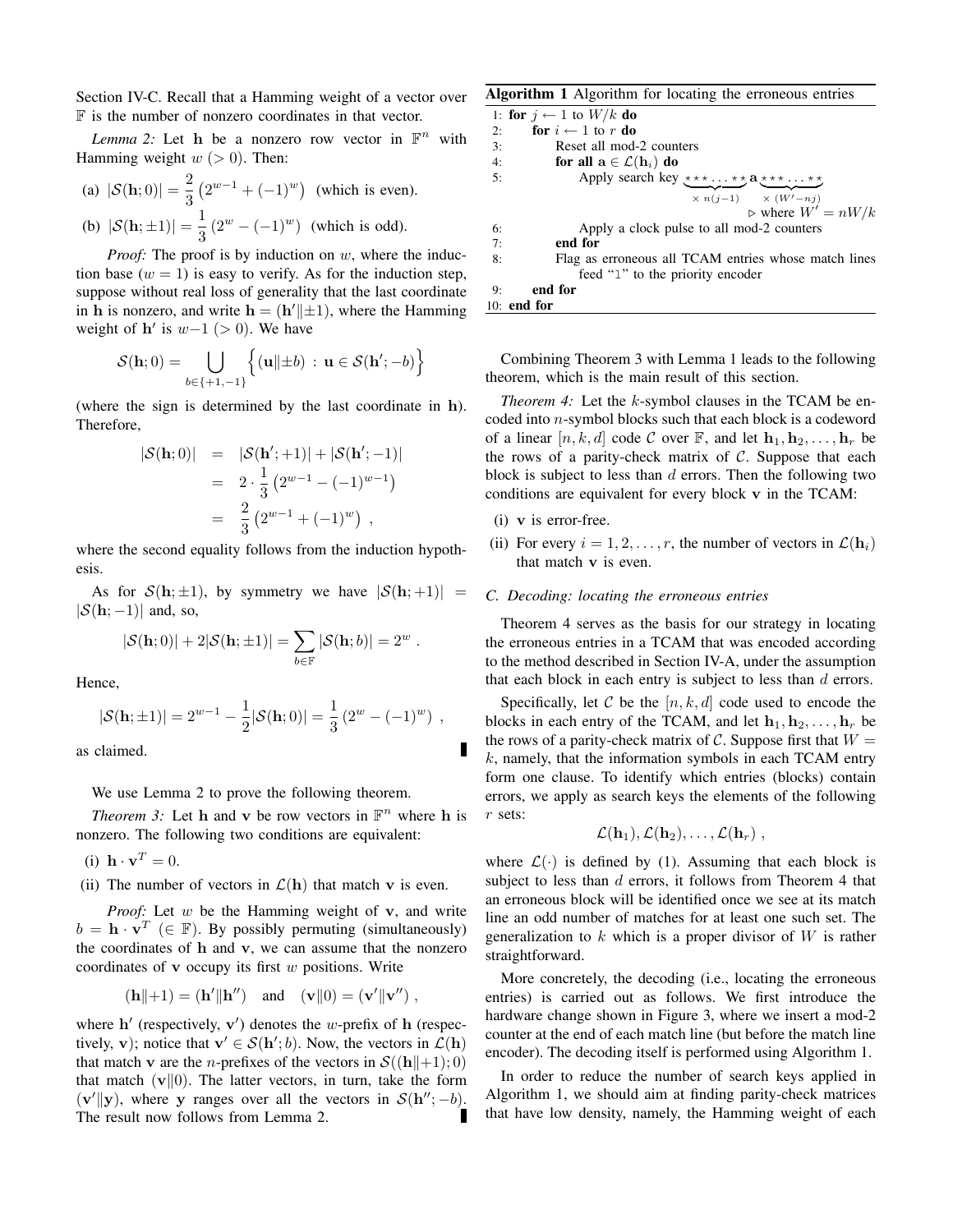row is small. Given any linear  $[n, k, d]$  code C over  $\mathbb{F}$ , it is always possible to find an  $(n-k) \times n$  parity-check matrix H of C in which every row has Hamming weight at most  $k+1$ , thereby leading to an upper bound of approximately  $(n-k)$ .  $2^{k+2}/3$  on the number of search keys.

The next two examples present a couple of possible choices (among others) for the code  $C$ .

*Example 1: Scheme using a Hamming code over* F*.* The [13, 10, 3] Hamming code over  $\mathbb F$  has a parity-check matrix

 $\overline{\phantom{a}}$ 

$$
\left(\n\begin{array}{cccccc}\n0 & 0 & 0 & 0 & + & + & + & + & + & + & + & + & + \\
0 & + & + & + & 0 & 0 & 0 & + & + & + & - & - & - \\
+ & 0 & + & - & 0 & + & - & 0 & + & - & 0 & + & -\n\end{array}\n\right)
$$

(where "+" and "-" stand for +1 and -1, respectively). Namely, the parity-check matrix consists of all nonzero column vectors in  $\mathbb{F}^3$  whose first nonzero coordinate is  $+1$ .

By removing the four columns that do not contain any zero coordinates, we get the matrix

$$
H = \left(\begin{array}{ccccccccc} 0 & 0 & 0 & 0 & + & + & + & + & + \\ 0 & + & + & + & 0 & 0 & 0 & + & - \\ + & 0 & + & - & 0 & + & - & 0 & 0 \end{array}\right) ,
$$

which is a parity-check matrix of a linear  $[n=9, k=6, d=3]$ code over F. Denoting by  $h_1$ ,  $h_2$ , and  $h_3$  the rows of H, each  $h_i$  has Hamming weight 5 and, so, by Lemma 2,

$$
|\mathcal{L}(\mathbf{h}_i)|=22.
$$

Hence, the redundancy is 3 over  $k=6$  information symbols, the number of detectable errors (per block of length 9) is 2, and the number of search keys is 66.

*Example 2: Scheme using the parity code over* F*.* Let C be taken as the set of all  $3^k$  vectors in  $\mathbb{F}^{k+1}$  whose coordinates sum to zero (in F). This code is called the *parity code* and it is a linear  $[n=k+1, k, 2]$  code over F. For this code, a paritycheck matrix is given by one row which consists of the all-one vector 1. The redundancy is 1 over  $k$  information symbols, the number of detectable errors (per block of length  $k+1$ ) is 1, and  $|\mathcal{L}(1)| \sim 2^{k+2}/3$ .

When the minimum distance d is fixed, (e.g.,  $d = 2$  as in Example 2), the parameter  $k$  defines a trade-off between the following metrics:

- 1) Resilience: Since the number of detectable errors per block is fixed, a poorer error rate requires using a smaller k.
- 2) Space: The number of check symbols per entry is proportional to the number  $W/k$  of blocks (clauses) per entry and, therefore, it reduces as  $k$  increases.
- 3) Time: The number of search keys that are applied during the decoding increases (exponentially) with  $k$ .

Figure 4 demonstrates the trade-off between the last two metrics, assuming that the parity code is used (i.e.,  $d = 2$ ). Since contemporary TCAMs are usually configured so that



Fig. 4. Tradeoff between the number of search keys required and the number of check symbols when using the parity code, for  $\overrightarrow{W} = 100$  information symbols.

20–35% of the cells in each entry can be allocated as check symbols, we get that setting  $k$  to 3, 4, or 5 is the most practical choice.

#### *D. Pushing the mod-2 counters out*

 $\mathbf{r}$ 

In this section, we consider the scenario where, in addition to a prior knowledge (or assumption) on the profile of errors *within each entry*, we can also assume an upper bound on the number of erroneous entries within each portion (of a prescribed size) of the TCAM. Under such circumstances, we can add an *external* circuit which is fed by the match lines and locates the erroneous entries, thereby eliminating the need to insert the mod-2 counters before the priority encoder. In fact, the circuit we describe here can sometimes serve also as the priority encoder itself.

The construction, illustrated in Figure 5 for TCAM with portion size 7 and one error per portion, is based on hardware implementation of multiplying a binary vector by a fixed and predefined matrix  $H$ . We fix the matrix  $H$  to be a parity-check matrix of a carefully-chosen error-correcting code , such as a BCH code (or a Hamming code as a special case); the choice of the error-correcting code depends on the size of the portion  $M$  and the number of errors allowed  $t$ . With such a matrix, it is known that for  $y$  with Hamming weight of at most  $t$ , the syndrome  $s = Hy$  is unique [15, Chapter 1] and, given s, y can be computed efficiently [16, Chapter 7].

After applying some lookup key  $a \in \mathcal{L}(h_i)$ , our external circuit is fed each time by a snapshot of the match-lines, denoted by  $y_a$ . After applying each lookup key  $a \in \mathcal{L}(h_i)$ , the external circuit computes the value  $Hy_{a}$  and adds its contents to the external registers. Theorem 4 establishes that P  $y = \sum_{a \in \mathcal{L}(h_i)} y_a$  is a binary vector whose 1-elements exactly indicate the erroneous entries. By linearity we get that, after applying all vectors, the contents of the external registers is plying an vectors, the contents of the external registers is  $a \in \mathcal{L}(h_i)$   $\tilde{H}y_a = \tilde{H} \sum a \in \mathcal{L}(h_i)y_a \tilde{H}y = s$ , which implies that  $y$  can be computed from s and the erroneous entries can be identified.

The full version of the paper [4] discusses the construction of this external circuit in detail and also provides a formal proof of its correctness and a quantitative estimate of its cost.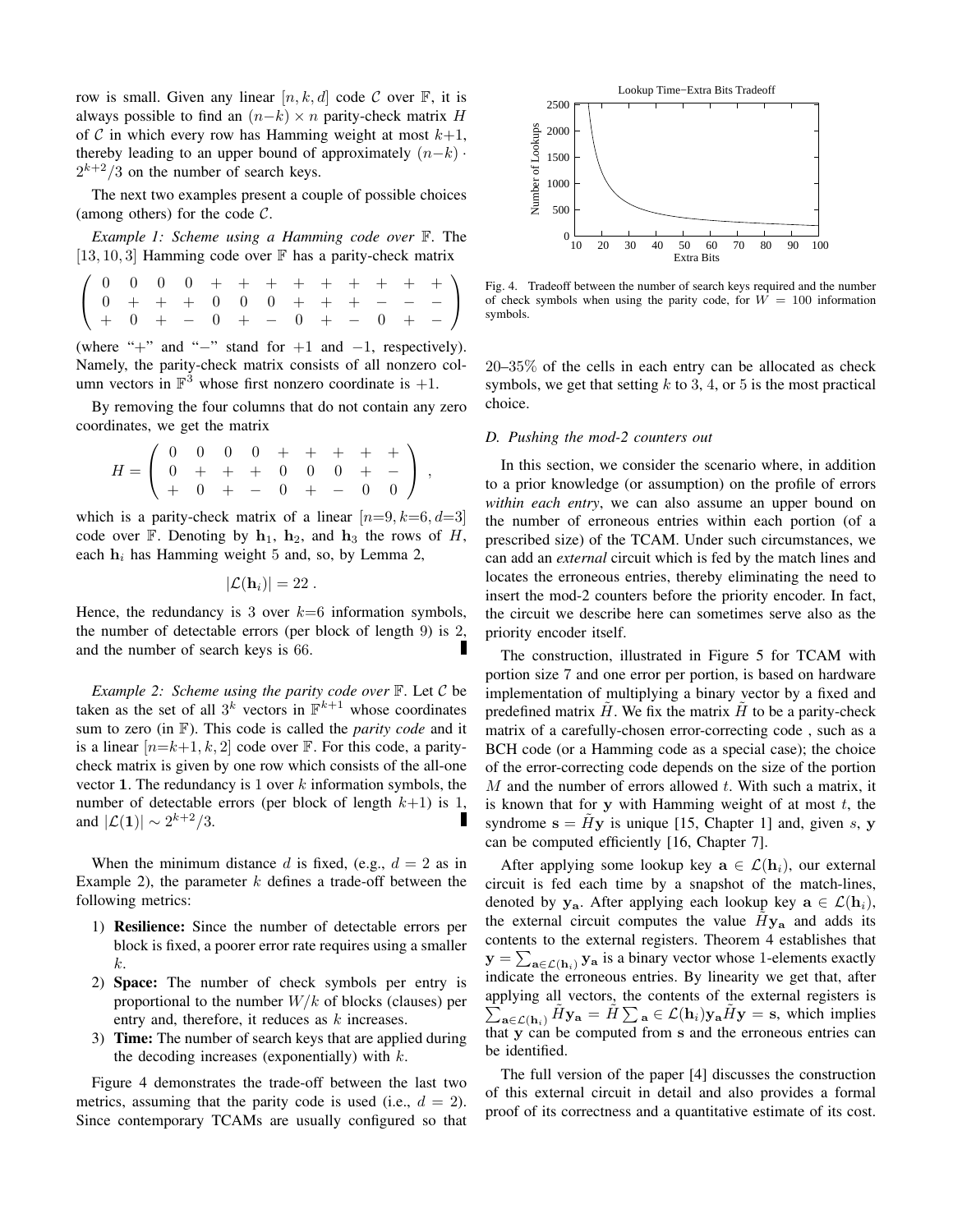

Fig. 5. The external circuit used to implement PEDS for 7 entries and a single error. ⊕ denotes a XOR gate.

#### V. PEDS WITH MOD-3 COUNTERS

One obvious drawback of the scheme that was presented in Section IV is that the number of search keys that are applied in Algorithm 1 grows exponentially with  $k$ . This, in turn, limits the values of  $k$  that can be taken in practical realizations of the scheme, thereby posing restrictions on the error model within each entry: we need to prescribe an upper bound on the number of errors *within each* n*-symbol block*, as opposed to requiring an upper bound on the overall number of errors within a whole  $W'$ -symbol entry.

In this section, we present a parallel detection scheme in which this impediment is eliminated. In fact, the sub-division of entries into blocks will no longer be necessary, as the number of search keys will depend mildly on the raw width W of the TCAM and on the maximum number of errors that are expected in each entry; as such, the scheme we present here will be faster than the one described in Section IV. For this improvement, we will pay a (small) price though: now, we will insert mod-3 counters at each match line, instead of the mod-2 counters used earlier. A mod-3 counter is a device that is capable of storing an element of  $\mathbb F$  and, at each clock pulse, it gets at the input a "nonnegative" value of  $\mathbb{F}$ , which is either  $0$  or  $+1$ ; the new contents of the counter is the sum modulo 3 of the input and the current contents.

A rather straightforward implementation of a mod-3 counter consists of a two-bit register and a *ternary semi-adder*, which adds two elements of  $F$ , one of which is "nonnegative." Such a semi-adder can be realized using eight NAND gates.

To build upon the notation that was used in Section IV, we will hereafter assume in this section that  $k = W$  and  $n = W'$ (namely, that a whole TCAM entry consists of one block). As we did in that section, we fix a linear  $[n, k, d]$  code C over  $\mathbb{F}$ , and let  $h_1, h_2, \ldots, h_r$  be the rows of an  $r \times n$  parity-check matrix of C. We will use the decoding algorithm depicted in Algorithm 1, with the following changes:

- The counters are replaced by mod-3 counters.
- The sets  $\mathcal{L}(\mathbf{h}_i)$  will be replaced by multisets (i.e., sets

with repetitions)  $\mathcal{L}'(\mathbf{h}_i)$  to be defined below.

Notice that the choice  $k = W$  makes the outer loop in Algorithm 1 redundant.

For  $m = 1, 2, ..., n$ , let  $e_m$  denote the unit vector in  $\mathbb{F}^n$ that has  $+1$  in position m and is zero elsewhere (equivalently,  $e<sub>m</sub>$  is filled with "\*", except for position m, where it has "0"). Respectively, we define the multisets  $\mathcal{U}_m(+1)$  and  $\mathcal{U}_m(-1)$  by

 $U_m(+1) = {e_m, -e_m, -e_m}$ 

and

$$
\mathcal{U}_m(-1) = \{-\mathbf{e}_m, \mathbf{e}_m, \mathbf{e}_m\}.
$$

Now, given a vector  $\mathbf{h} = (h_1 \ h_2 \ \dots \ h_n) \in \mathbb{F}^n$ , the multiset  $\mathcal{L}'(\mathbf{h})$  is defined as the union

$$
\mathcal{L}'(\mathbf{h}) = \bigcup_{m \,:\, h_m \neq 0} \mathcal{U}(h_m) \;;\tag{2}
$$

namely, if  $h_m = \pm 1$ , then  $\pm \mathbf{e}_m$  is inserted once into  $\mathcal{L}'(\mathbf{h})$ and  $\mp \mathbf{e}_m$  is inserted twice. Notice that the size of  $\mathcal{L}'(\mathbf{h})$  is three times the Hamming weight of h (which is three times the number of proper bits—"0" and "1"—in h).

The following theorem serves as a counterpart of Theorem 3 for the decoding procedure that we present in this section.

*Theorem 5:* Let **h** and **v** be row vectors in  $\mathbb{F}^n$ . The following two conditions are equivalent:

- (i)  $\mathbf{h} \cdot \mathbf{v}^T = 0$ .
- (ii) The number of vectors in  $\mathcal{L}'(\mathbf{h})$  that match v is divisible by 3.

*Proof:* For  $m = 1, 2, \ldots, n$ , denote by  $h_m$  and  $v_m$  the  $m$ th coordinate in  $h$  and  $v$ , respectively. In what follows, we characterize the contribution of each sub-multiset  $\mathcal{U}(h_m)$ in the partition (2) of  $\mathcal{L}'(\mathbf{h})$ , to the number of matches in Condition (ii), for every m such that  $h_m \neq 0$ . It can be readily verified that the contribution of  $\mathcal{U}(h_m)$  depends only on the value  $v_m$  (and not on other coordinates in v), in the following manner:

- if  $v_m = 0$  (namely  $v_m$  is "\*") then the contribution is  $|\mathcal{U}(h_m)|=3;$
- if  $v_m \neq 0$  and  $v_m = h_m$  then the contribution is 1;
- if  $v_m \neq 0$  and  $v_m \neq h_m$  then the contribution is 2.

In either case, the contribution is congruent modulo 3 to the product  $h_m \cdot v_m$  in F. This product, in turn, is the contribution of the *m*th coordinates in h and v to the scalar product  $\mathbf{h} \cdot \mathbf{v}^T$ , thereby leading to the desired result.

From Theorem 5 and Lemma 1 we get the following counterpart of Theorem 4.

*Theorem 6:* Let the W information symbols be encoded into a  $W'$ -symbol TCAM entry that forms a codeword of a linear  $[n=W', k=W, d]$  code C over F, and let  $\mathbf{h}_1, \mathbf{h}_2, \ldots, \mathbf{h}_r$ be the rows of a parity-check matrix of  $C$ . Suppose that the TCAM entry is subject to less than  $d$  errors. Then the